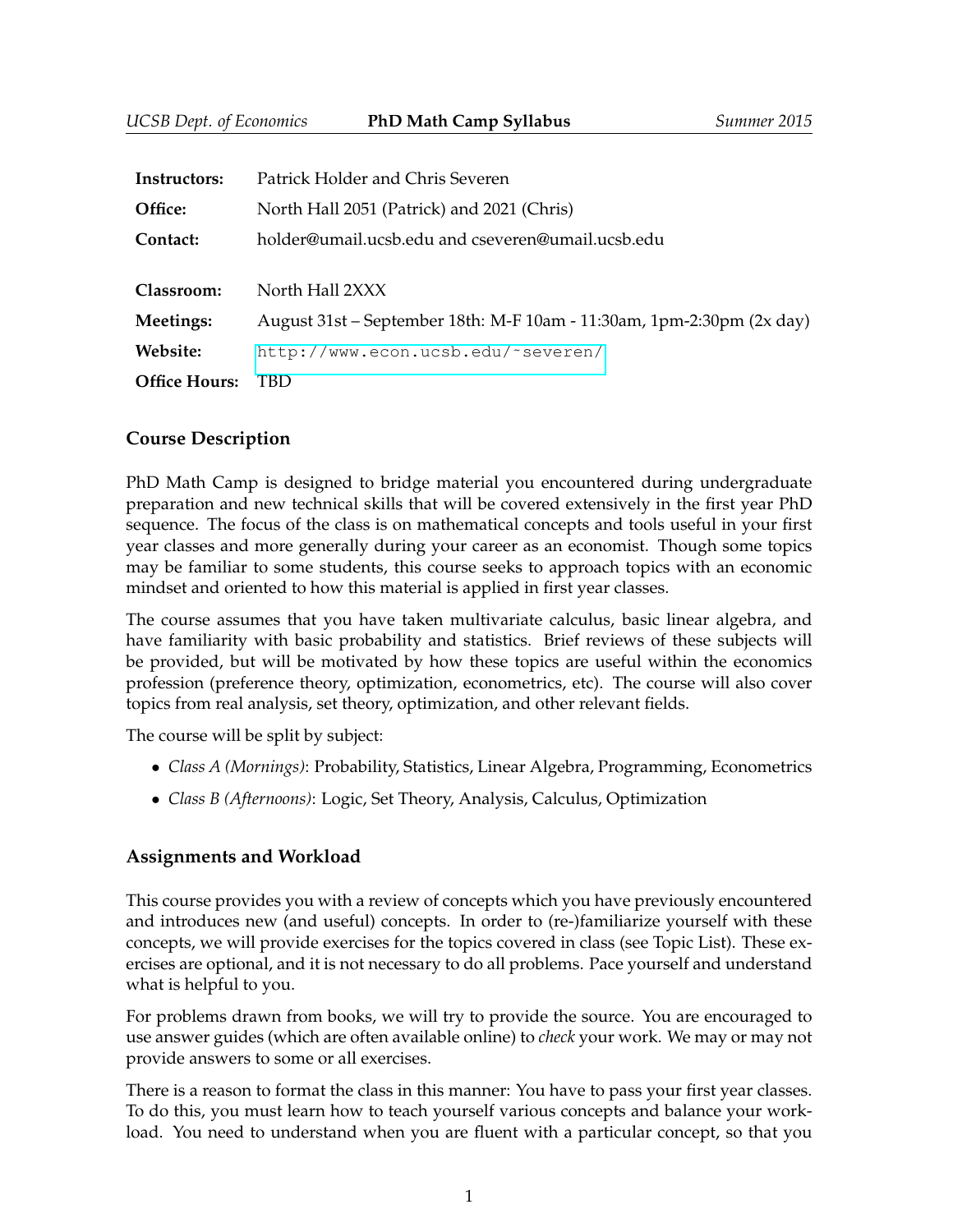can move on to other items (there is *always* something else to study). We give you a lot of problems to provide a resource for learning these concepts, but also to urge you to begin evaluating your own comfort with the material and then adjust your learning strategy accordingly.

### **Evaluation**

There is no grade for this class. In no way will any results from this class affect your success in the program. This class is provided as a tool to you, and will be entirely what you make of it.

#### **Source Materials**

Course material (including lectures, notes, and problems) will be drawn from the following list. You are *not required to purchase any of these materials*! However, we will discuss some recommendations for purchases below.

- (CAR) Carter, Michael. *Foundations of Mathematical Economics*. MIT Press, 2001.
	- (JR) Jehle, Geoffrey A., and Philip J. Reny. *Advanced Microeconomic Theory*. Prentice Hall (several editions). (Appendices)
- (MWG) Mas-Colell, Andreu, Michael Whinston, and Jerry Green. *Microeconomic theory*. Oxford University Press, 1995. (Appendices).
	- (ROS) Rosenlicht, Maxwell. *Introduction to Analysis*. Dover, 1968 (rep. 1985).
		- (SB) Simon, C.P. and L.E. Blume. *Mathematics for Economists*. Norton, 1994.
	- (VEL) Velleman, Daniel J. *How to Prove It: A Structured Approach*. Cambridge University Press, 2006.

. . . and of course, Wikipedia. we will drawing primarily from (SB) and (CAR). (SB) is a good book to own as a reference source and draws from a broad array of theoretical topics with quite a few exercises. (CAR) is bit more analytical and has long chapter on optimization and more serious treatment of sets, orders, and other concepts which may be useful for theoretical microeconomics.

If you would like more practice with logic, proofs, and set theory, (VEL) is great. You can find it fairly cheaply online. (ROS) is a very good (and very cheap) source for real analysis, used extensively by Maths departments. We like this book and its exercises a lot.

For your first micro class, you will be required to purchase (JR). This is a good graduate level text on microeconomic theory that explains core concepts nicely. The appendices contain a review of useful mathematics and exercises. If you are pondering any sort of micro theory, you will at some point purchase (MWG). This is the standard reference for microeconomics, and you may need it for some of your first-year micro classes. However, it is expensive and gigantic.